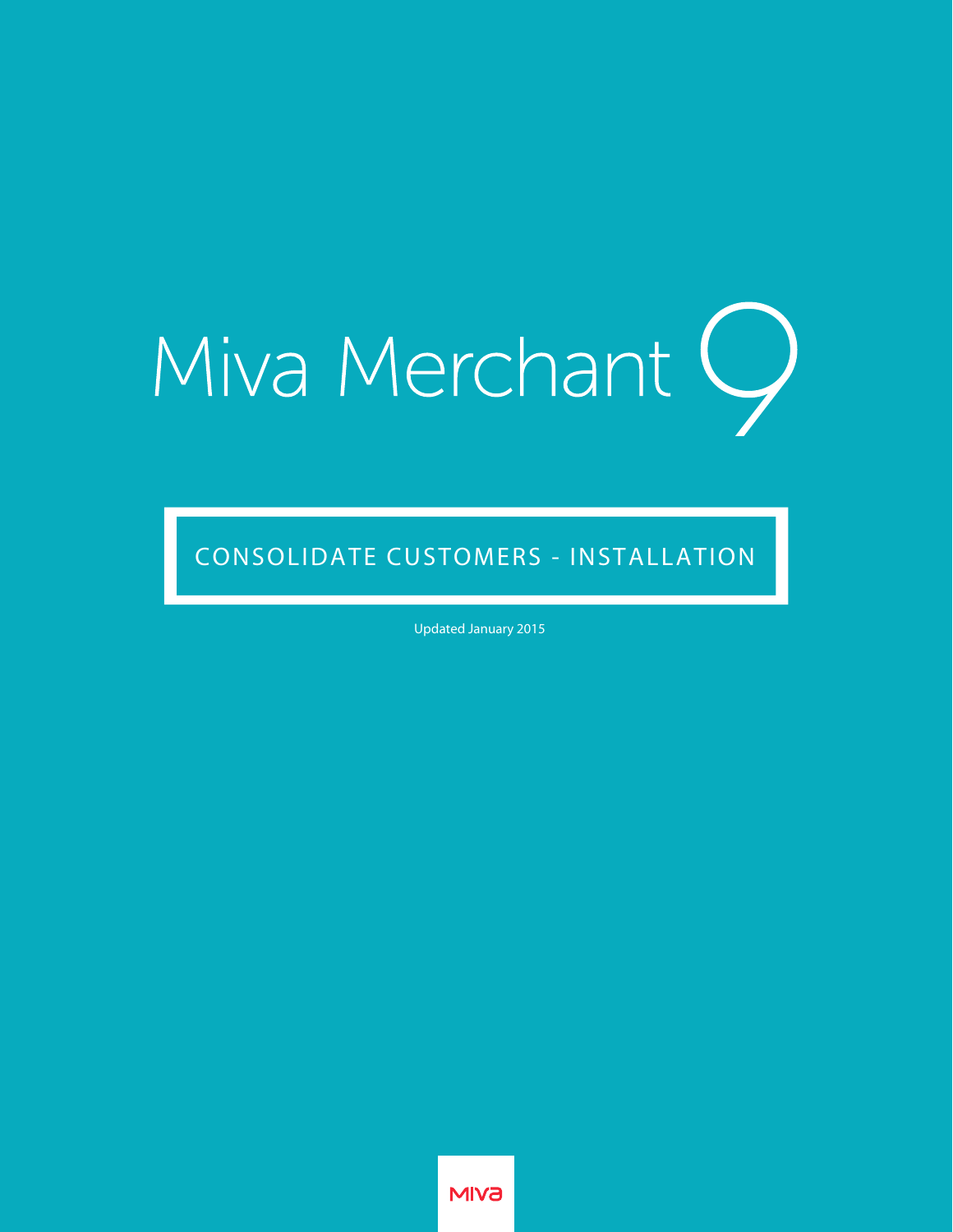# Section 1 - Installing the Consolidate Customers Module

1. Click on your left drop down menu and select "Modules."



2. Click the "Add" Button and upload the "Consolidate Customers.mvc" module

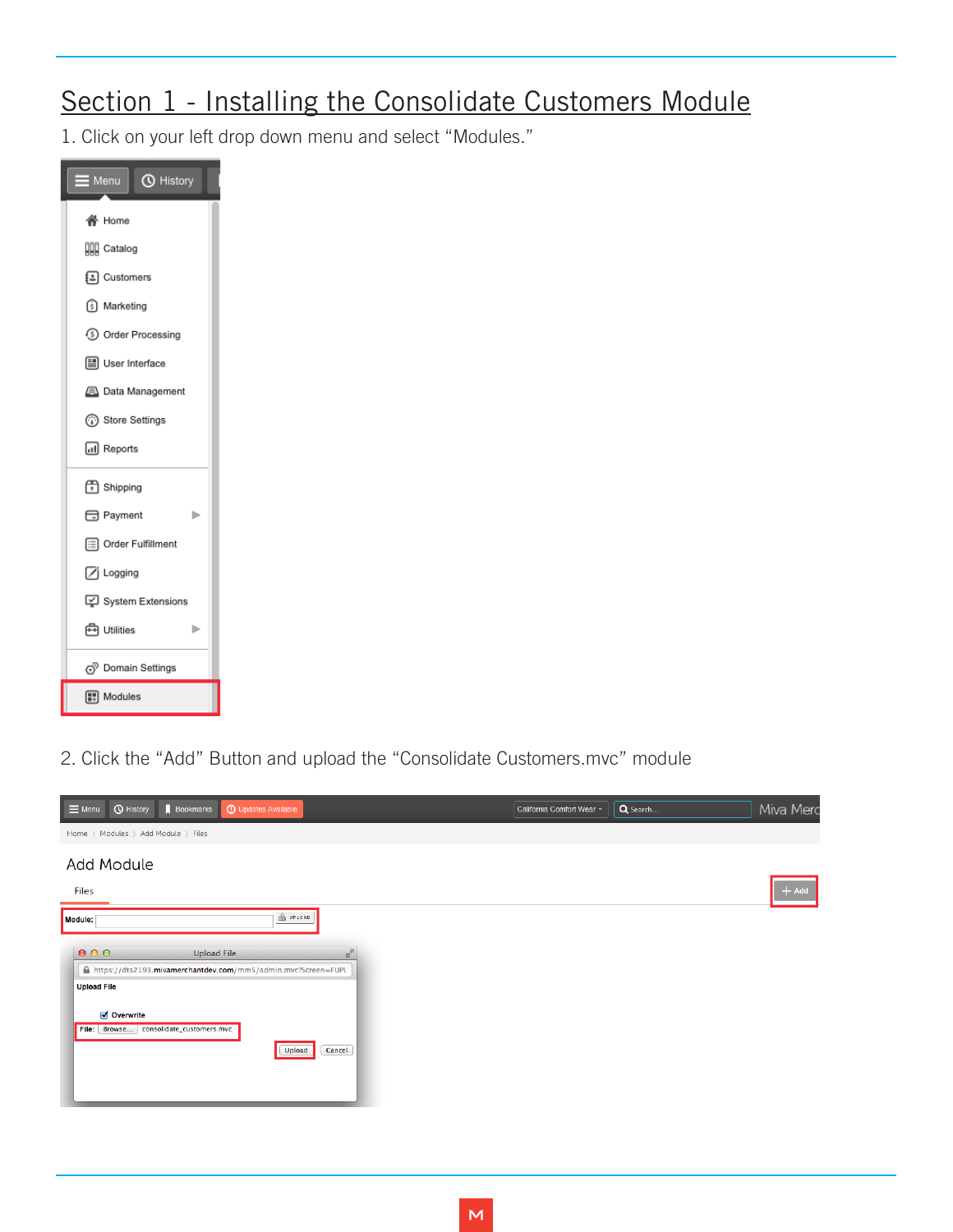3. Go to the dropdown menu, select Utilities, then scroll to "Add/Remove Modules"

| $\equiv$ Menu                                            | <b><i>O</i></b> History                                                                                                                                             | <b>Bookmarks</b><br><b>1</b> Updates Ava                                                                                                           |                                                   |                                                                                                                                                                                                                                                                                                                                           |                |                                                              |                |  |
|----------------------------------------------------------|---------------------------------------------------------------------------------------------------------------------------------------------------------------------|----------------------------------------------------------------------------------------------------------------------------------------------------|---------------------------------------------------|-------------------------------------------------------------------------------------------------------------------------------------------------------------------------------------------------------------------------------------------------------------------------------------------------------------------------------------------|----------------|--------------------------------------------------------------|----------------|--|
|                                                          | <b>谷</b> Home                                                                                                                                                       | nplate Based Batch Reports                                                                                                                         |                                                   |                                                                                                                                                                                                                                                                                                                                           |                |                                                              |                |  |
|                                                          | <b>QQ</b> Catalog                                                                                                                                                   |                                                                                                                                                    |                                                   |                                                                                                                                                                                                                                                                                                                                           |                |                                                              |                |  |
|                                                          | {a] Customers                                                                                                                                                       |                                                                                                                                                    |                                                   |                                                                                                                                                                                                                                                                                                                                           |                |                                                              |                |  |
|                                                          | (5) Marketing                                                                                                                                                       | n Reports<br>Custom I                                                                                                                              |                                                   |                                                                                                                                                                                                                                                                                                                                           |                |                                                              |                |  |
|                                                          | <b>5</b> Order Processing                                                                                                                                           |                                                                                                                                                    |                                                   |                                                                                                                                                                                                                                                                                                                                           |                |                                                              |                |  |
|                                                          | User Interface                                                                                                                                                      |                                                                                                                                                    |                                                   |                                                                                                                                                                                                                                                                                                                                           |                |                                                              |                |  |
|                                                          | <b>E</b> Data Management                                                                                                                                            |                                                                                                                                                    |                                                   |                                                                                                                                                                                                                                                                                                                                           |                |                                                              |                |  |
|                                                          | Store Settings                                                                                                                                                      | Name                                                                                                                                               |                                                   |                                                                                                                                                                                                                                                                                                                                           |                |                                                              |                |  |
|                                                          | III Reports                                                                                                                                                         | Printable Invoice                                                                                                                                  |                                                   |                                                                                                                                                                                                                                                                                                                                           |                |                                                              |                |  |
|                                                          | Shipping                                                                                                                                                            |                                                                                                                                                    |                                                   |                                                                                                                                                                                                                                                                                                                                           |                |                                                              |                |  |
|                                                          | Payment<br>Þ                                                                                                                                                        | <b>Shipment Picklist</b>                                                                                                                           |                                                   |                                                                                                                                                                                                                                                                                                                                           |                |                                                              |                |  |
|                                                          | [: Order Fulfillment                                                                                                                                                |                                                                                                                                                    |                                                   |                                                                                                                                                                                                                                                                                                                                           |                |                                                              |                |  |
|                                                          | A Logging                                                                                                                                                           |                                                                                                                                                    |                                                   |                                                                                                                                                                                                                                                                                                                                           |                |                                                              |                |  |
|                                                          | <b>○</b> System Extensions                                                                                                                                          |                                                                                                                                                    |                                                   |                                                                                                                                                                                                                                                                                                                                           |                |                                                              |                |  |
|                                                          | <b>色</b> Utilities                                                                                                                                                  |                                                                                                                                                    |                                                   |                                                                                                                                                                                                                                                                                                                                           |                |                                                              |                |  |
|                                                          |                                                                                                                                                                     |                                                                                                                                                    |                                                   |                                                                                                                                                                                                                                                                                                                                           |                |                                                              |                |  |
|                                                          |                                                                                                                                                                     |                                                                                                                                                    |                                                   |                                                                                                                                                                                                                                                                                                                                           |                |                                                              |                |  |
|                                                          | <b>Utility Settings</b>                                                                                                                                             |                                                                                                                                                    |                                                   |                                                                                                                                                                                                                                                                                                                                           |                |                                                              |                |  |
|                                                          | Template Based Batch Reports                                                                                                                                        | Custom Fields                                                                                                                                      | Custom Field Groups                               | Google Analytics Settings                                                                                                                                                                                                                                                                                                                 |                | Google Analytics Tracking Code<br>e                          |                |  |
|                                                          |                                                                                                                                                                     |                                                                                                                                                    |                                                   |                                                                                                                                                                                                                                                                                                                                           |                | Google Analytics Classic Ecommerce Code                      |                |  |
|                                                          |                                                                                                                                                                     |                                                                                                                                                    |                                                   |                                                                                                                                                                                                                                                                                                                                           |                | Miscellaneous Fee                                            |                |  |
|                                                          |                                                                                                                                                                     |                                                                                                                                                    |                                                   |                                                                                                                                                                                                                                                                                                                                           |                | Emporium Plus Tool Kit                                       |                |  |
|                                                          | +Type                                                                                                                                                               | <b>Name</b>                                                                                                                                        |                                                   |                                                                                                                                                                                                                                                                                                                                           |                | <b>Restock Shelves</b>                                       |                |  |
|                                                          | Order                                                                                                                                                               | Printable Invoice                                                                                                                                  |                                                   |                                                                                                                                                                                                                                                                                                                                           |                | <b>Entity Count Pricing</b>                                  |                |  |
|                                                          | Shipment                                                                                                                                                            | Shipment Picklist                                                                                                                                  |                                                   |                                                                                                                                                                                                                                                                                                                                           |                | Template Data Feed                                           |                |  |
|                                                          |                                                                                                                                                                     |                                                                                                                                                    |                                                   |                                                                                                                                                                                                                                                                                                                                           |                | <b>External Product Purchase</b>                             |                |  |
|                                                          |                                                                                                                                                                     |                                                                                                                                                    |                                                   |                                                                                                                                                                                                                                                                                                                                           |                | Buy X Number Items Get 1 Free<br>MailChimp Newsletter Signup |                |  |
|                                                          |                                                                                                                                                                     |                                                                                                                                                    |                                                   |                                                                                                                                                                                                                                                                                                                                           |                | Add/Remove Modules                                           |                |  |
|                                                          |                                                                                                                                                                     |                                                                                                                                                    |                                                   |                                                                                                                                                                                                                                                                                                                                           |                |                                                              |                |  |
| 4. Find your "Consolidated Customers" Module and Install |                                                                                                                                                                     |                                                                                                                                                    |                                                   |                                                                                                                                                                                                                                                                                                                                           |                |                                                              |                |  |
|                                                          |                                                                                                                                                                     |                                                                                                                                                    |                                                   |                                                                                                                                                                                                                                                                                                                                           |                |                                                              |                |  |
| Utility Settings                                         |                                                                                                                                                                     |                                                                                                                                                    |                                                   |                                                                                                                                                                                                                                                                                                                                           |                |                                                              |                |  |
|                                                          | Template Based Batch Reports<br><b>Custom Field Groups</b><br>Google Analytics Settings<br>Google Analytics Tracking Code<br><b>Custom Fields</b><br>$\blacksquare$ |                                                                                                                                                    |                                                   |                                                                                                                                                                                                                                                                                                                                           |                |                                                              |                |  |
|                                                          | <b>Available Modules</b>                                                                                                                                            |                                                                                                                                                    |                                                   |                                                                                                                                                                                                                                                                                                                                           |                |                                                              |                |  |
|                                                          | <b>Basket Inventory</b>                                                                                                                                             |                                                                                                                                                    | Canada Post                                       |                                                                                                                                                                                                                                                                                                                                           |                | <b>Consolidate Customers</b>                                 |                |  |
|                                                          | <b>Version: 9.0000</b><br>Provider: Miva Merchant                                                                                                                   |                                                                                                                                                    | <b>Version: 9.0000</b><br>Provider: Miva Merchant |                                                                                                                                                                                                                                                                                                                                           |                | <b>Version: 1.0002</b><br>Provider: Miva Merchant            |                |  |
|                                                          | Basket Inventory allows you to track how much inventory is in customer baskets.<br>You must be tracking inventory at the store and product level to use Basket      |                                                                                                                                                    |                                                   | Use this module to enable Canada Post for shipments originating in Canada.<br>You must have a Canada Post account before using this module. You can use                                                                                                                                                                                   |                |                                                              |                |  |
|                                                          |                                                                                                                                                                     | Inventory. Once enabled, you can see Current Stock (not in baskets), Stock in<br>Baskets and Total Overall Stock when you edit the Product record. | Canada Post.                                      | this module to get shipping rates and to print labels with postage. Development<br>Mode generates free test labels that cannot be used for shipping. Production<br>Mode prints real shipping labels that will be billed to your Canada Post account.<br>Note that the settings are global and will apply to all packages that you ship by |                |                                                              |                |  |
|                                                          |                                                                                                                                                                     | $\Box$ Install                                                                                                                                     |                                                   |                                                                                                                                                                                                                                                                                                                                           | $\Box$ Install |                                                              | $\Box$ Install |  |
|                                                          |                                                                                                                                                                     |                                                                                                                                                    |                                                   |                                                                                                                                                                                                                                                                                                                                           |                |                                                              |                |  |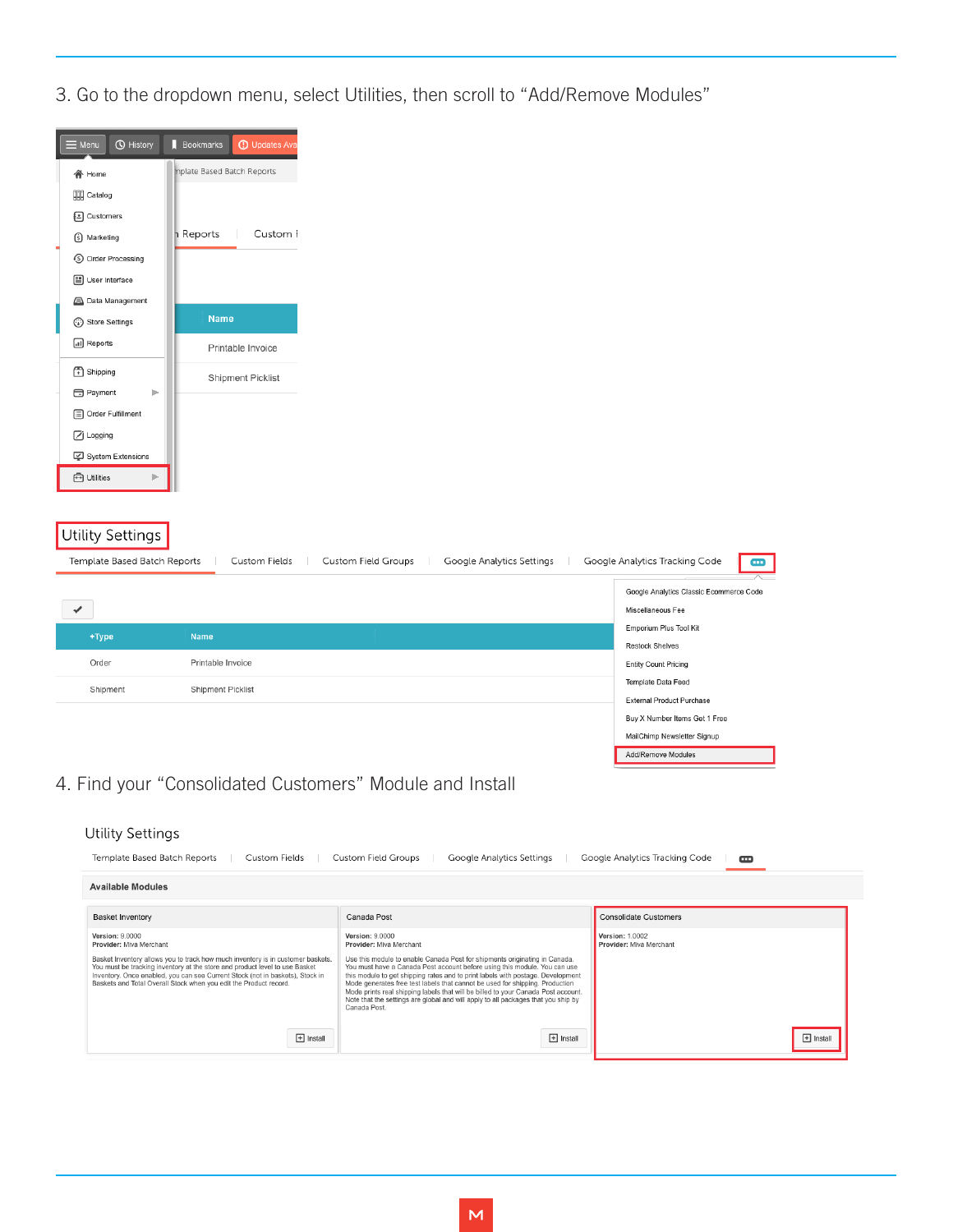6. Click extended menu and select "Consolidate Customers" Now select the button with "Consolidate Customers" Download your Log File it created

### Utility Settings

| Template Based Batch Reports<br>Custom Fields<br>Custom Field Groups<br>Google Analytics Settings                                                                                                                                                                           | Google Analytics Tracking Code<br>m                                                                                                                                                                                                                                       |
|-----------------------------------------------------------------------------------------------------------------------------------------------------------------------------------------------------------------------------------------------------------------------------|---------------------------------------------------------------------------------------------------------------------------------------------------------------------------------------------------------------------------------------------------------------------------|
| Delete duplicate accounts<br>Use normal field ship2, bill2 addresses<br>Use custom field ship2, bill2 addresses<br><b>Ship2 Custom Field Code:</b><br><b>Bill2 Custom Field Code:</b><br><b>Consolidation Complete</b><br><b>Consolidate Customers</b><br>Download Log File | Google Analytics Classic Ecommerce Code<br>Miscellaneous Fee<br>Emporium Plus Tool Kit<br><b>Restock Shelves</b><br><b>Entity Count Pricing</b><br>Template Data Feed<br><b>External Product Purchase</b><br>Buy X Number Items Get 1 Free<br>MailChimp Newsletter Signup |
|                                                                                                                                                                                                                                                                             | <b>Consolidate Customers</b><br>Add/Remove Modules                                                                                                                                                                                                                        |

# Section 2 - Module Overview

## Here is what the module does when it is run:

- Find all customer records in the customer database where the email lost password (pw\_email) field is the same (case insensitive).
- Of the duplicate accounts per email address, find the first one created (lowest cust id) and make that account the "master account"
- Find the "newest account" based on order history. i.e. the account that has the most recent order. Copy the Bill to and Ship to from the Newest account to the Master account overwriting the existing bill to/ship to for the master account.
- Find all orders tied to the remaining duplicate accounts and move them under the master account. This involves updating the cust\_id field in the orders table to be that of the master account where it was any of the duplicate account ids.
- If Ultimate Order Status is installed, the module will also perform step #4 on the Ultimate Order Status table as well.
- If Ultimate Address module is installed, the multiple addresses will all be consolidated to the master account
- The module gives you the option to delete duplicate accounts (recommended) or leave them. If you choose to leave them, they would be orphaned as the Post Update 7 login functionality will always log the customer into the first account it finds. The only way someone could login into them would be if they knew the "login" value (not the email address)
- There is also the ability to specify custom fields for the bill/ship address 2 fields. This was developed specifically for a client and probably won't be needed by others. If they had custom fields to store address 2 fields the module will read those fields and convert them to the correct address line 2 fields.
- Upon completion, a log file will be available to download which will contain a record of all the changes made.